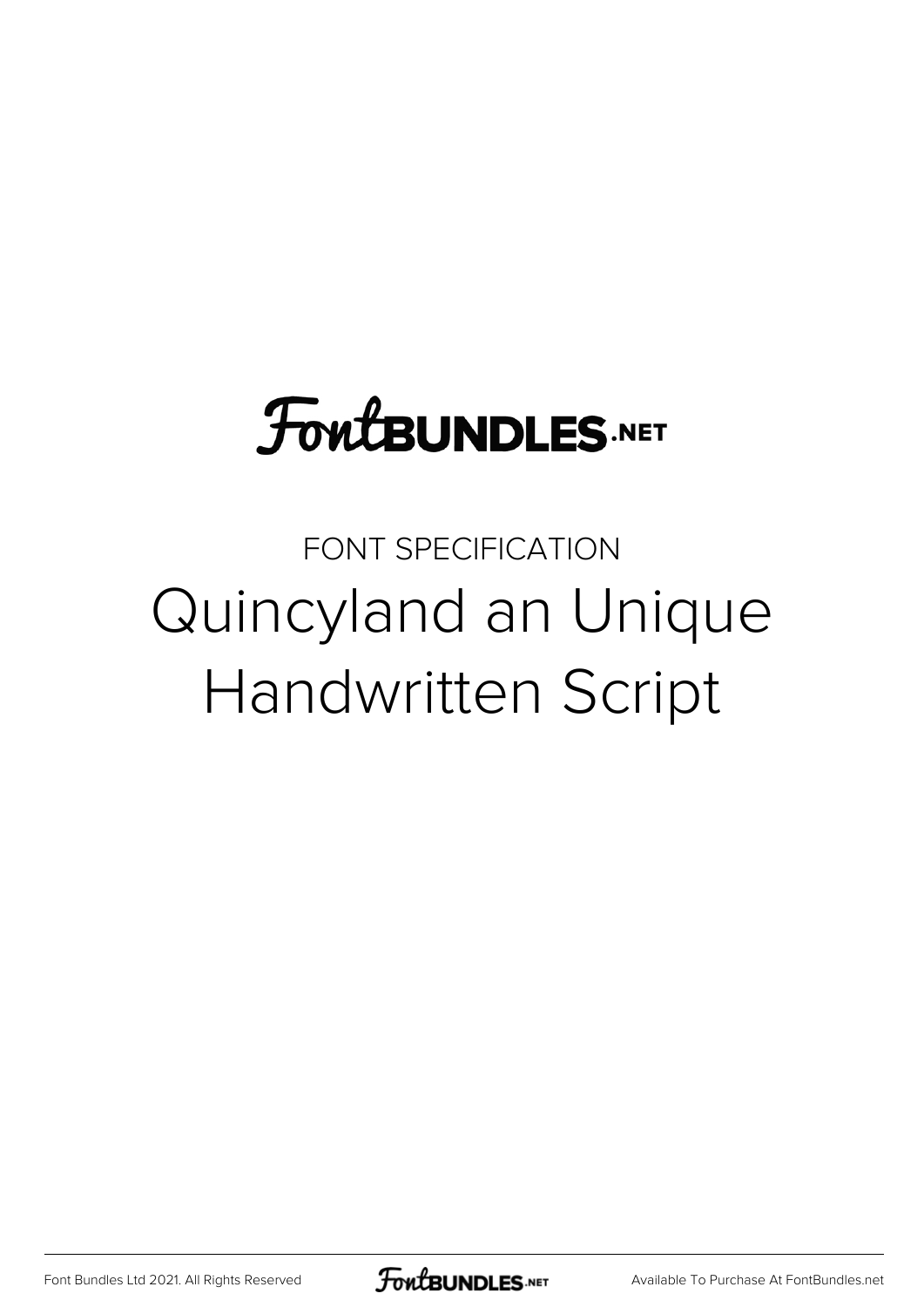## Quincyland - Regular

**Uppercase Characters** 

## ABCDEFGHIJKLMNOPQ RSTUWXYZ

Lowercase Characters

a b c d e f g h i j k l m n o p g r s /u v w x y  $\mathcal{Z}$ 

**Numbers** 

0123456789

Punctuation and Symbols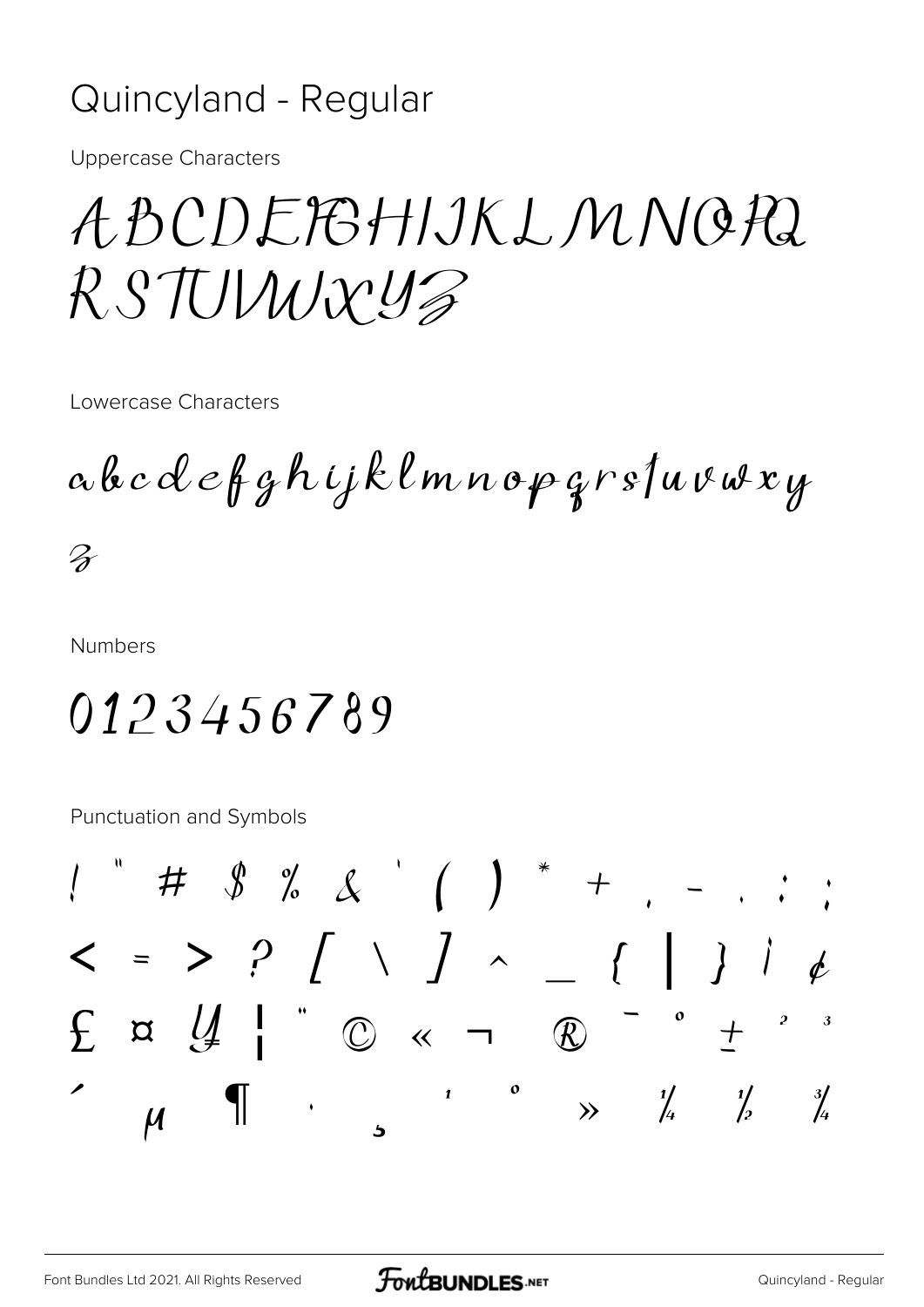À Á Â Ã Ä Å Æ Ç È É Ê Ë Ì Í Î Ï Ð Ñ Ò Ó Ô Õ Ö × Ø Ù Ú  $\hat{U}$   $\hat{U}$   $\hat{U}$   $\hat{p}$   $\hat{B}$   $\hat{\alpha}$   $\hat{\alpha}$   $\hat{\alpha}$   $\hat{\alpha}$ ä å æ ç è é ê ë ì  $\tilde{\iota}$   $\tilde{\iota}$   $\tilde{\iota}$   $\tilde{\sigma}$   $\tilde{\iota}$   $\tilde{\sigma}$   $\tilde{\sigma}$   $\tilde{\sigma}$   $\tilde{\sigma}$   $\tilde{\sigma}$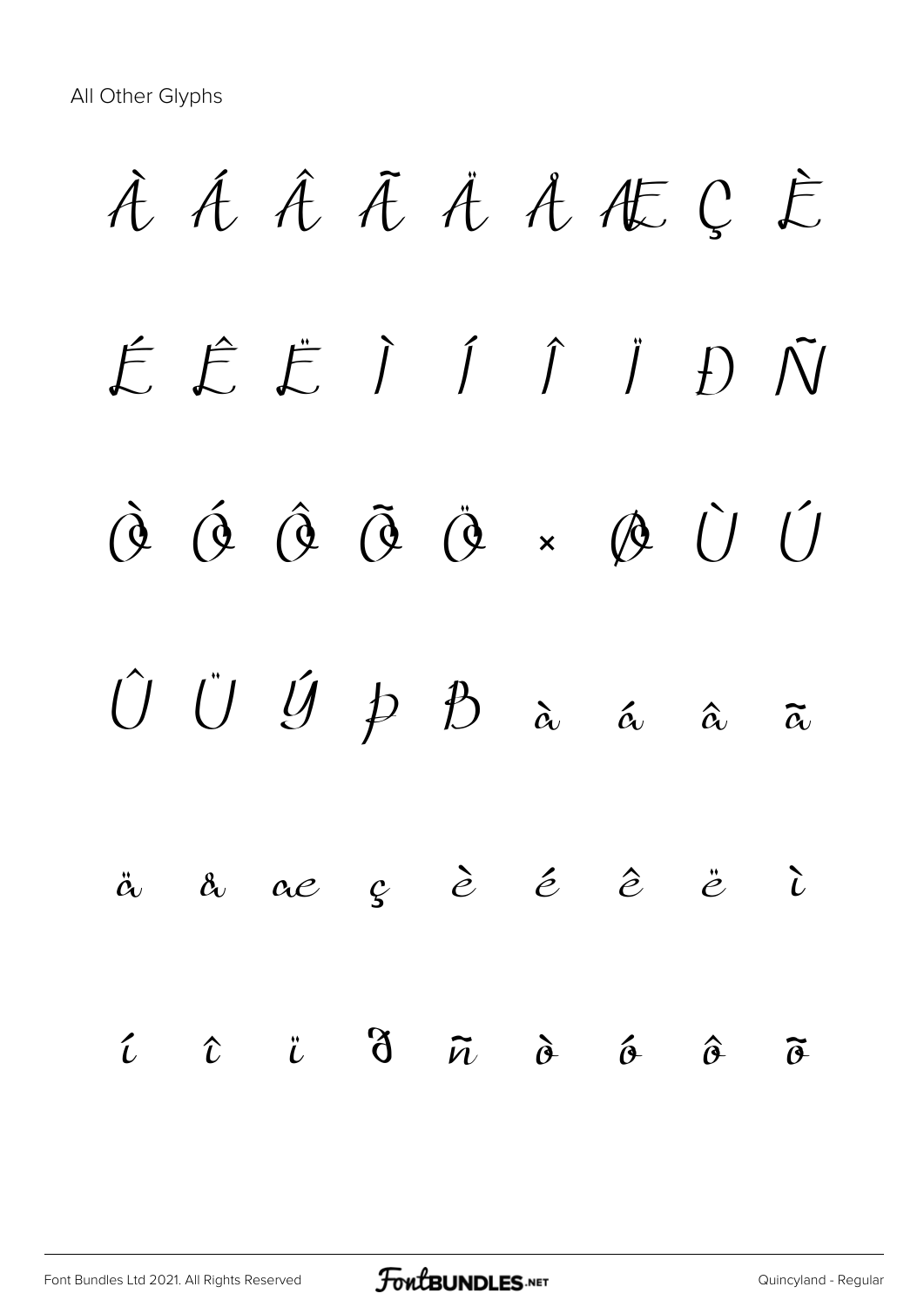

**FoutBUNDLES**.NET